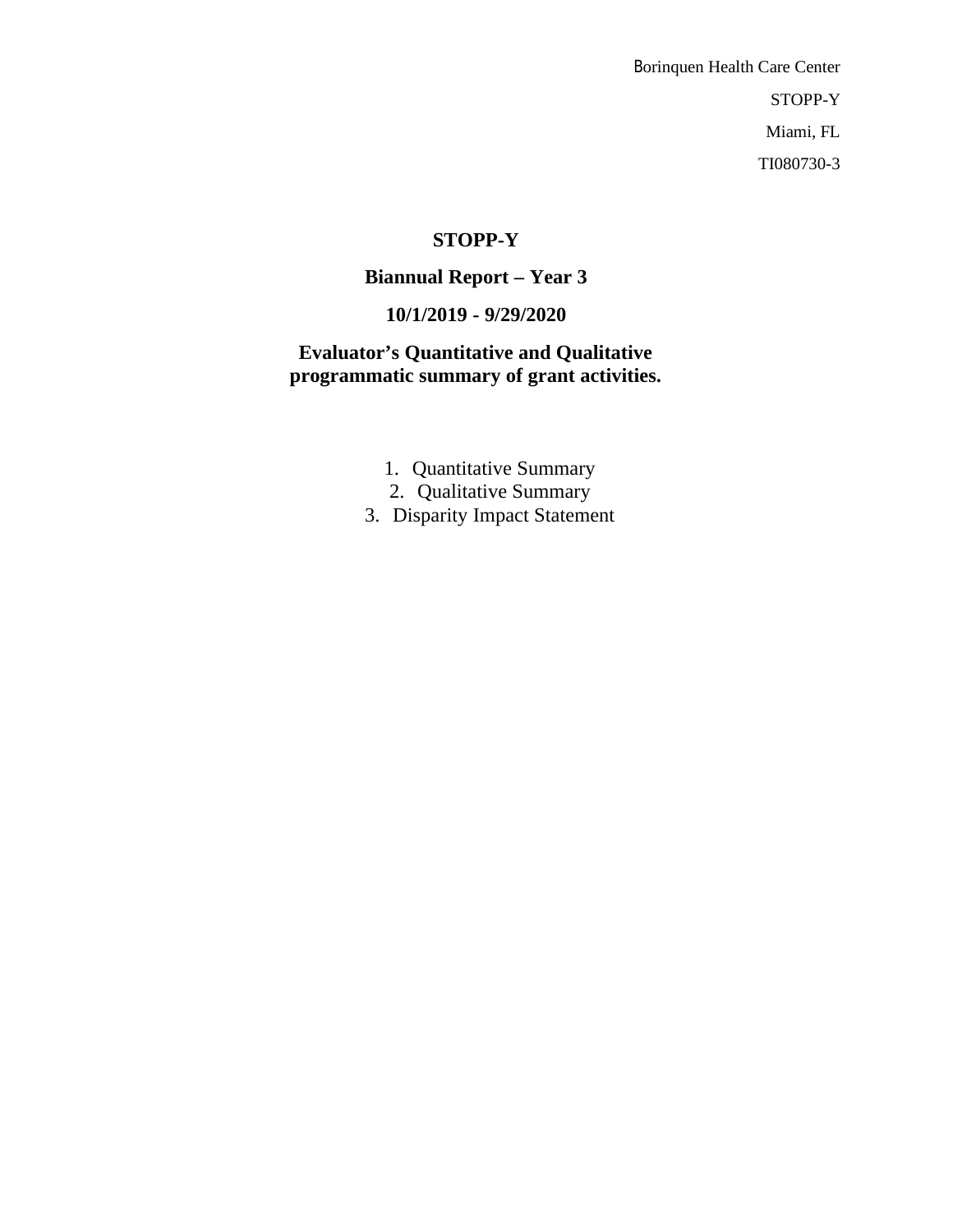# **BORINQUEN HEALTH CARE CENTER, Inc. STOPP-Y PROGRAM Biannual Executive Summary Year Three 2019-2020**

**These data are for the period October 1, 2019 through September 29, 2020 and reflect the impact of COVID-19 on the program to date. The first Florida case of COVID-19 was detected on March 1; the first case in Miami-Dade County on March 11. STOPP-Y counseling staff began working from home on March 23 and returned to the office on June 8. STOPP-Y continues to provide patient services remotely to approximately 50% of clients.**

### **PROGRAM DESCRIPTION**

**STOPP-Y,** *Substance Abuse Targeted Outreach & Pretreatment Program***, provides evidence-based outreach, counseling, and pre-treatment services with emphasis on racial/ethnic minority populations including those at high-risk for, or who require treatment for, HIV/AIDS. The STOPP-Y program seeks to reduce the spread of HIV by reducing high risk behaviors in this population using evidence-based models for outreach, substance use disorder (SUD), and co-occurring disorders (COD).** 

#### **EVALUATOR APPRAISAL**

During Y3, STOPP-Y provided ongoing, uninterrupted quality care during a period of social unrest occurring within a period of severe economic disruption occurring within a global pandemic in a climate of uncertain direction and unclear leadership at the federal, state, and local levels. While intakes declined during Q3 due to local restrictions in response to Covid-19, STOPP-Y met the annual goal for Y3, providing access, quality care, and treatment for substance use and co-occurring disorders among the highest risk sub-populations.

## **HIGHLIGHTS FROM THE PROJECT**

- Since project inception, **443** clients received STOPP-Y services from 10/1/17 to 9/29/2020 (89% of target).
- During Y3, **145** clients received STOPP-Y services from 10/1/19 to 9/29/2020 (83% of target). This represents a modest 2% decline from the previous year.
- During Q3 & Q4, intakes were affected by Covid-19; **66** clients received services (representing a 30% decline in enrollment during this period year over year).
- STOPP-Y has achieved a **cumulative follow up rate of 82%**, and an **annual follow up rate of 80%,** above the reported average for all grantees (69%).
- Approximately **two-thirds of STOPP-Y clients successfully complete the program (64%).**

 STOPP-Y **completers improved on all National Outcome Measures,** even during these difficult times. The tables that follow summarize results of STOPP-Y's performance during the first three years of the project.

Darkilson A. She

Kathleen A. Shea, Ph.D.

President, IAM, Inc.

*This work was supported by SAMHSA #: TI080730-3. The views and opinions expressed reflect the personal opinions of the author, and are not intended to represent the views, positions, or policies of SAMHSA, DHHS or other agencies or offices of the Federal government.*

**Borinquen Medical Centers • Behavioral Health Resource Center 100 NE 38th Street, Suite #5 • Miami, FL 33137 • (305) 576-1599, ext. 3120 • <http://www.borinquenhealth.org>** Leila T. Charlemagne, Psy.D. • Director of Behavioral Health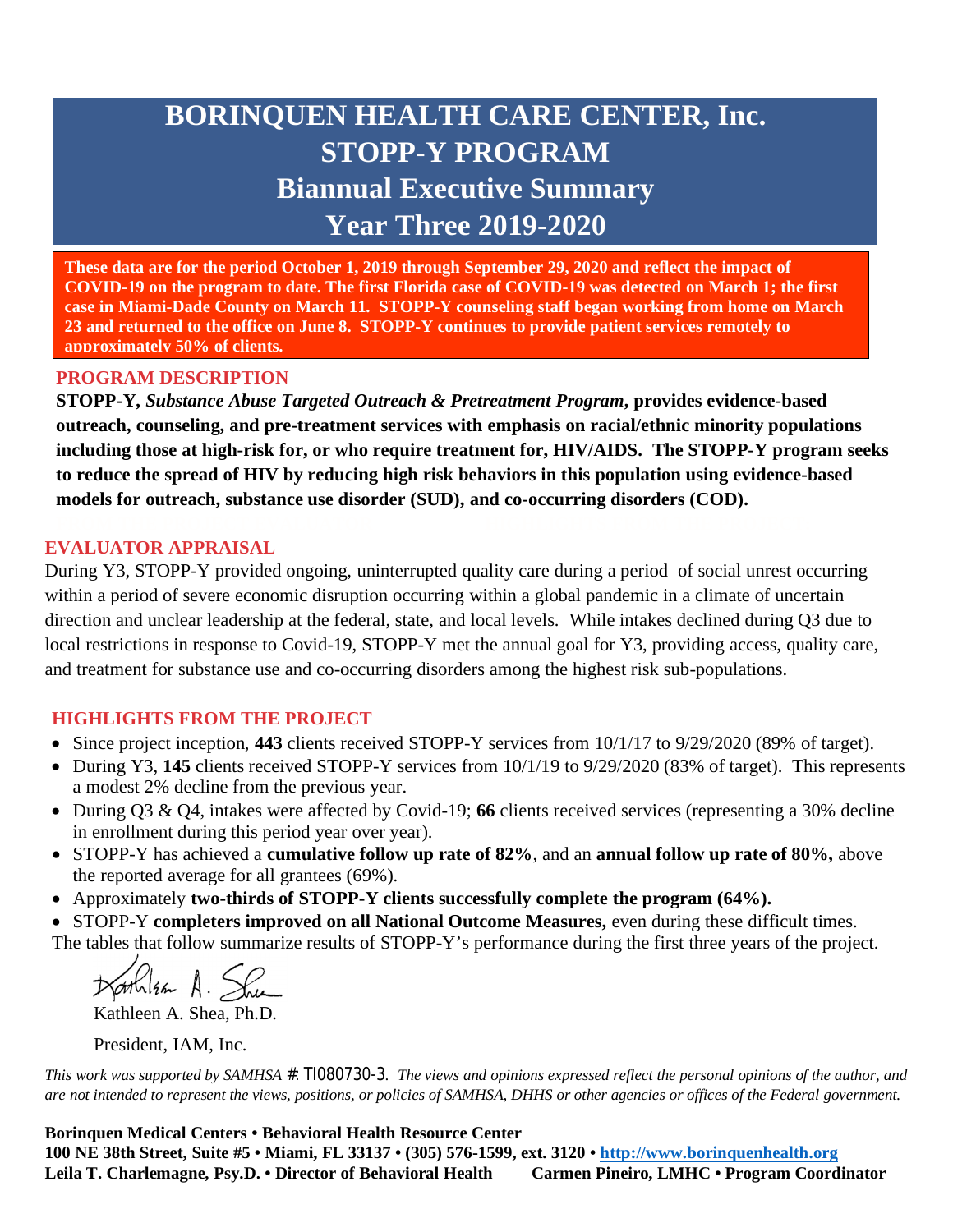#### **CLIENT CHARACTERISTICS AT INTAKE**

**Cumulative N=443, 89% of target (10/25/2020) FY20 Q3-4, n=66, 72% of target**

#### **GENDER, ETHNICITY, RACE AND AGE**

73% Male, 27% Female, <1% Transgender

45% Hispanic or Latino

40% Black, African American or Multi-Racial

Median  $Age = 44$  years

3% Armed services active duty or Veteran

#### **CO-OCCURRING DISORDERS**

More than three-fourths of **STOPP-Y** clients reported serious depression or anxiety at intake. Both the frequency and severity of these disorders decreased at 6-month follow up.



#### **DRUGS REPORTED USED**

Top 5 drugs clients reported using. Clients reported using these substances an average 15-22 days per month.

| <b>RANK</b> | <b>DRUGS USED</b> | % REPORTED |  |  |
|-------------|-------------------|------------|--|--|
| 1.          | Any Alcohol       | 76%        |  |  |
| 2.          | Cocaine/Crack     | 60%        |  |  |
| 3.          | Marijuana/Hashish | 51%        |  |  |
| 4.          | Methamphetamine   | 11%        |  |  |
| 5.          | Heroin            | 9%         |  |  |

#### **NATIONAL OUTCOME MEASURES**

#### **CHANGE IN NATIONAL OUTCOME MEASURES FROM INTAKE TO DISCHARGE**

Successful completers improved on all NOMs (n=98 matched cases).

| <b>GPRA MEASURE</b>                                                     | %AT<br><b>INTAKE</b> | $%$ AT 6-<br><b>DISCHARGE</b> |  |  |
|-------------------------------------------------------------------------|----------------------|-------------------------------|--|--|
| No alcohol/drugs for<br>past 30 days                                    | $0\%$                | 81%                           |  |  |
| No arrests in past 30 days                                              | 94%                  | 100%                          |  |  |
| Currently employed<br>or attending school                               | 19%                  | 37%                           |  |  |
| No alcohol/drug related<br>health, behavioral or social<br>consequences | 13%                  | 87%                           |  |  |
| Socially connected                                                      | 82%                  | 89%                           |  |  |
| Permanent place to stay                                                 | 27%                  | 39%                           |  |  |

#### **CHANGES IN RISKY BEHAVIORS**

At intake, nearly three-fourths of **STOPP-Y** clients reported having unprotected sexual activity in the past 30 days. Unprotected sex declined at 6-month follow-up, except among those who were having sex with someone who was HIV+ or has AIDS, although the difference is not statistically significant.

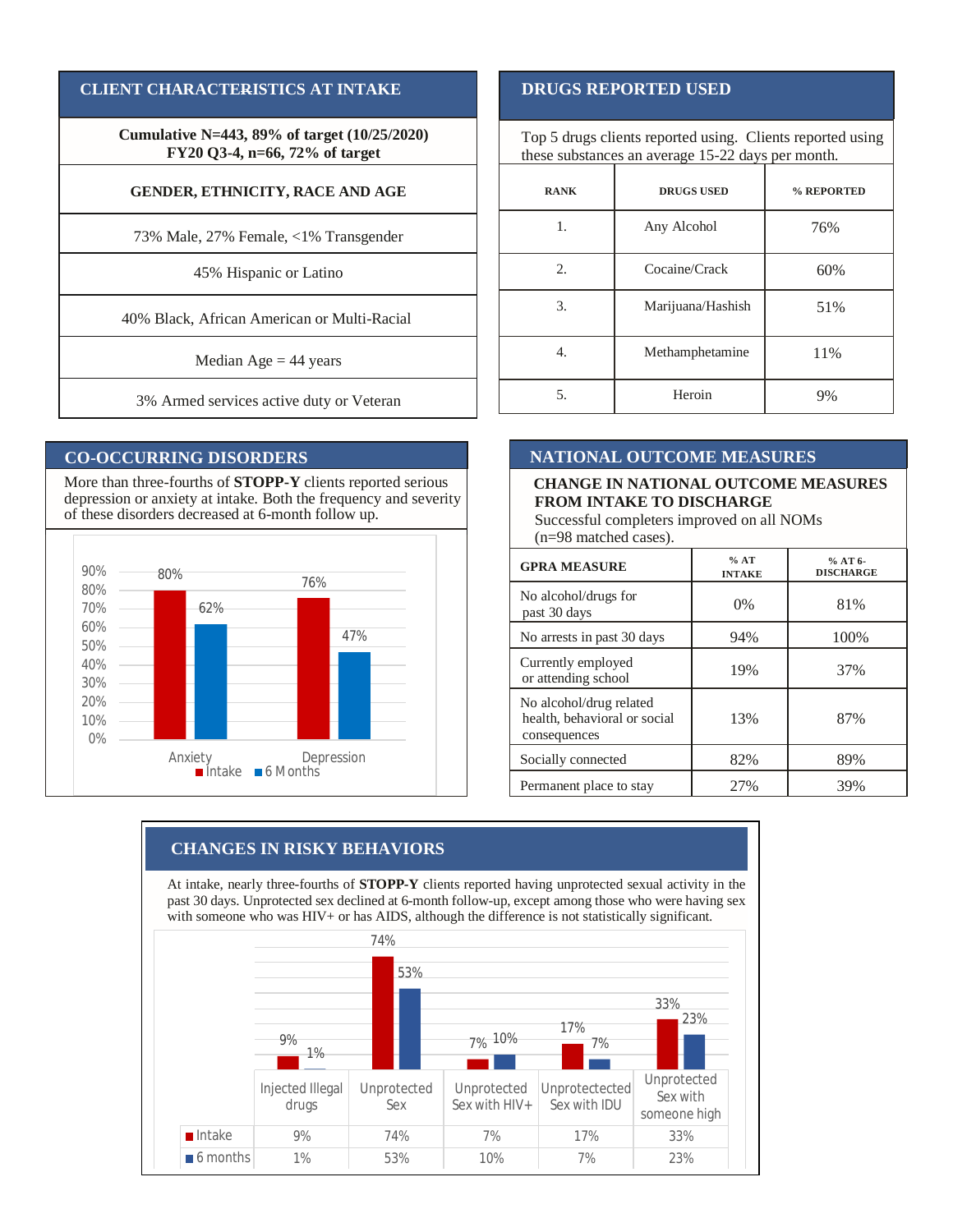## **Qualitative Summary of STOPP–Y Program Activities**

### **Year 3**

## **A. Implementation of the Program**

**STOPP-Y is in the "full implementation" stage.** Using the Fixen et al. framework for program implementation (2005, 2018), STOPP-Y can be considered in the "full implementation" stage. STOPP-Y is built on a strong and successful foundation created over the past several years. According to Fixen, full implementation means that the program has become part of regular operations (even if not fully institutionalized) and essential supports are in place to facilitate sustainability. Specifically, required staff perform their functions acceptably; training, ongoing professional development, and other provisions are in place enabling staff to be effective in their positions; there are plans for implementation and data collection that are utilized; and program decisions are data driven. The Year 2 evaluation report (Shea, 2019) discusses program implementation in more detail. For purposes of this report, the program continues to be fully implemented despite the significant challenges presented by COVID-19.

## **COVID-Related Implementation Challenges and Solutions.**

Without a doubt, the most significant challenge during Y3 was COVID-19. The first official case of COVID-19 in Miami-Dade County was diagnosed on March 11, 2020. Borinquen Medical Centers directed behavioral health staff to work from home beginning on March 23, 2020. Throughout the summer, Borinquen Medical Centers maintained essential clinical and other operations on site. Behavioral health staff returned to on-site work beginning on June 8, 2020. Since the start of the pandemic, flexible work-from-home policies have been in place to accommodate staff while maintaining full operations. Cares Act funding supported policies that continued salaries during quarantine, provided adequate PPE and necessary modifications to offices, exam rooms, transport vans as well as the transition to telehealth visits for patients.

Florida's COVID status is driven in large part by conditions in Miami-Dade County where the positivity rate continues to be unacceptably high: 13% as reported on 10/1/2020; 12.1% on 10/13/2020. In the in the urban core where Borinquen's main center is located, the rate approaches 20%.<sup>1</sup> These rates indicate that Miami-Dade County is at risk for an outbreak and is not testing enough people. Moreover, there is no measurable attempt to do contact tracing in the County nor in the State.

Florida International University in partnership with Baptist Health System and the University of Miami has plotted the COVID trajectory for South Florida which includes Miami-Dade, Broward, and Palm Beach Counties. They gathered both the number of tests and the number of positive results. The following chart shows a concerning trend as the number of new positive cases creeps higher. 2

<sup>&</sup>lt;sup>1</sup> By contrast, the statewide FL positivity rate during as of October  $13<sup>th</sup>$  was 4.96%

<sup>&</sup>lt;sup>2</sup> Source: the Miami-Dade Covid Project,<https://rwilli5.github.io/MiamiCovidProject/>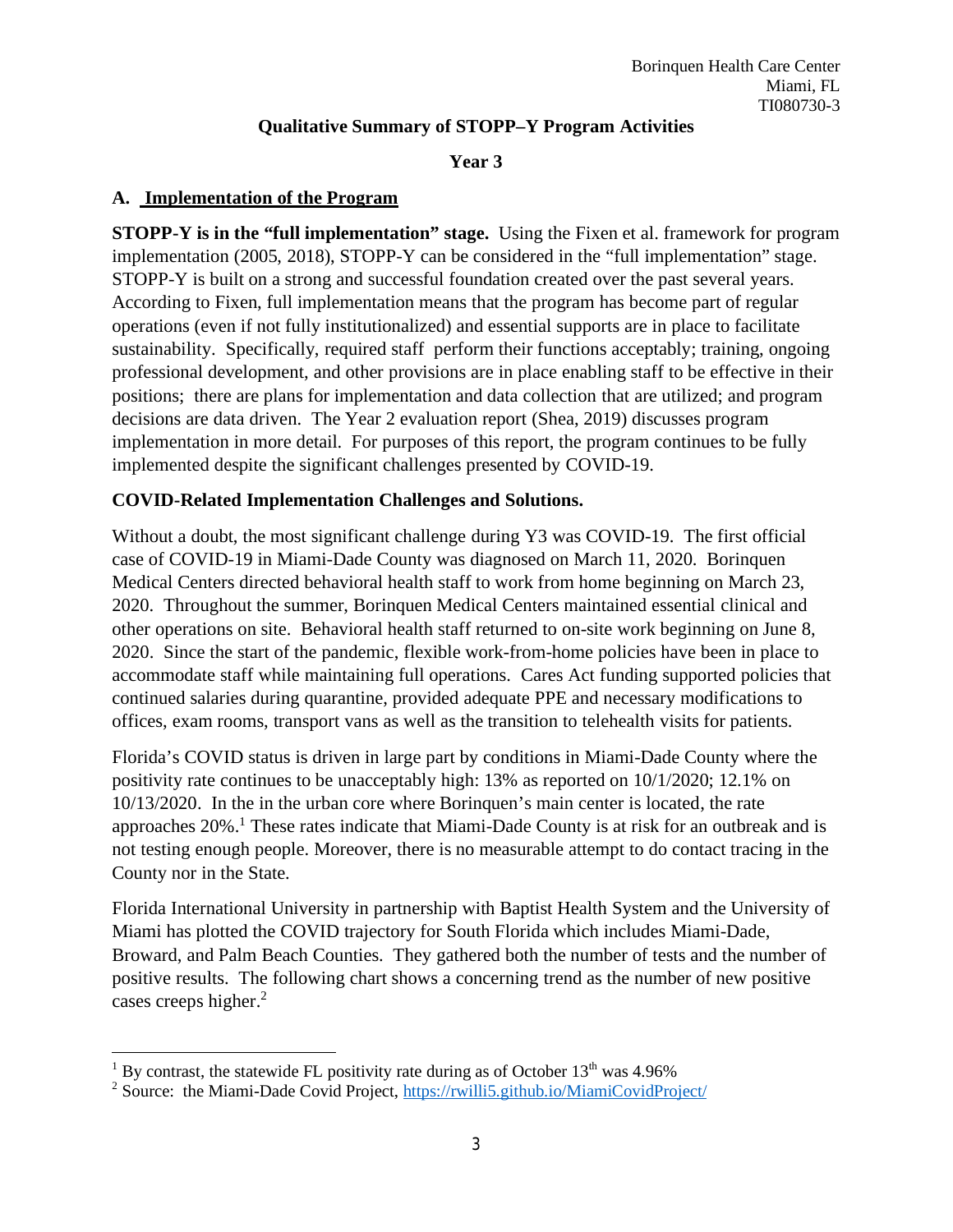# Proportion of Positive Cases within Past Two **Weeks**



During the 14-day period from 21 September to 05 October, there was a slight increase in the proportion of positive COVID-19 cases reported in Miami-Dade County. During this time, there was an average increase of 0.06% per day for new positive cases. Given a flat or increasing number of tests performed, the proportion of positive tests obtained is the key metric for examining COVID-19 trajectory.

The challenges presented by COVID-19 are many and data suggest there is no foreseeable end in sight. Below we discuss several of the most significant challenges that must be addressed both for the moment and going forward. This will document the program's and the larger organization's responses to the ever-changing environment brought by SARS-CoV-2.

**Special Note:** SAMHSA's rapid and continued provision of COVID-19 resources, webinars, symposia, and technical assistance as well as specific guidance for grantees on critical matters was important and useful. Among the many helpful programs during the period March 2020 to October 2020 were the following: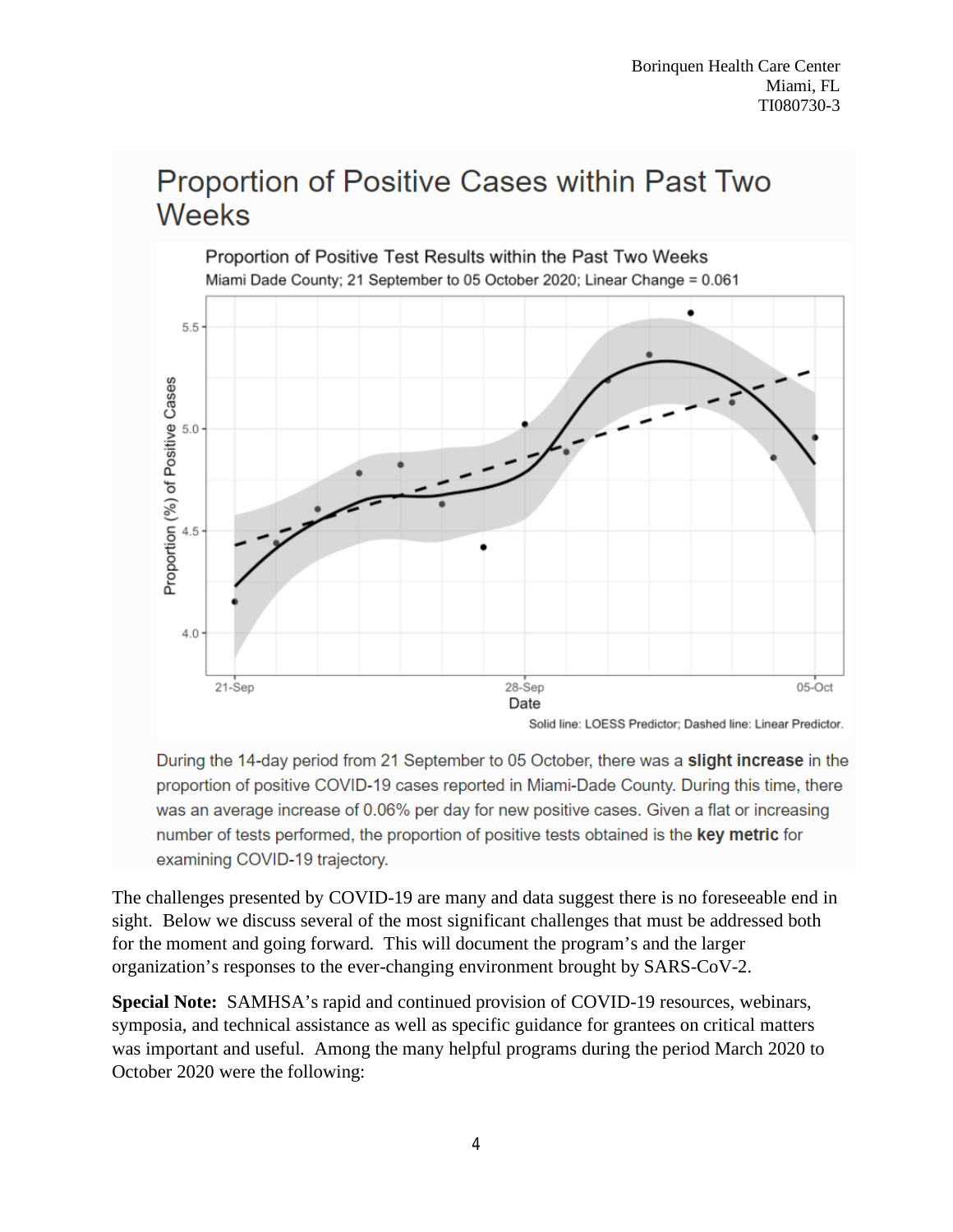- a) SAMHSA guidance: Considerations for the Care and Treatment of Mental and Substance Use Disorders in the COVID-19 (March 2020, rev. May 2020)
- b) SAMHSA guidance on HIV and Hepatitis C self-test kits
- c) SAMHSA publication (June 2020) "Treatment of Stimulant Use Disorders"
- d) SAMHSA resources on telehealth (more than 50 provided, July 2020)
- e) Cares Act information
- f) Virtual Recovery Resources
- g) ATTC fact sheets and webinars; implementing telehealth, mindfulness
- h) National Council for Behavioral Health webinars; treatment, communications strategies, and staff self-care
- i) Center of Excellence for Protected Health Information focus on privacy and 42 CFR
- j) "Recovery Live"/BRSS TACS events
- k) Presidential Advisory Council on HIV/AIDS (PACHA) Full Council Meeting.

#### **Challenge #1: Maintaining client engagement and retention during periods of**

**lockdown/shutdown** was among the biggest challenges. Maintaining their recovery was difficult for all clients, but particularly so for those with an opioid use disorder<sup>3</sup>. Securing detox placement and conducting frequent follow-ups become almost impossible as treatment facilities and shelters stopped taking clients. STOPP-Y was forced to rethink and retool traditional outreach strategies. In-person street outreach stopped abruptly and was replaced with a variety of digital engagement efforts (videos, zoom events, social media posts). Several short videos were created featuring outreach and clinical staff and posted on social media. These enabled clients to see familiar faces and learn what Borinquen staff were doing to manage their own lives during this difficult time. A care and share strategy on social media provided supportive messages and tips for staying well. Like everyone, some patients are 'night owls' while others are 'early birds', so postings occurred at different times during the day /night. Key posts were pinned to the top of the STOPP-Y Facebook page. Most notable was the re-deployment of outreach workers to serve as 'navigators' for the organization's telehealth platform. Outreach staff provided one-on-one guidance to download the app, get a password, sign on, and be prepared for the telehealth visit. They got "out there", even if not physically able to conduct street outreach or transport clients. They undertook an ambitious plan immediately. They called clients, offered support, and encouraged clients to stay connected to the clinic and their counselors. One outreach worker turned digital tech expert personally made nearly 1,000 calls to

<sup>&</sup>lt;sup>3</sup> Opioid users account for approximately 11% of STOPP-Y clients and were as likely to be retained as clients with other substance use disorders.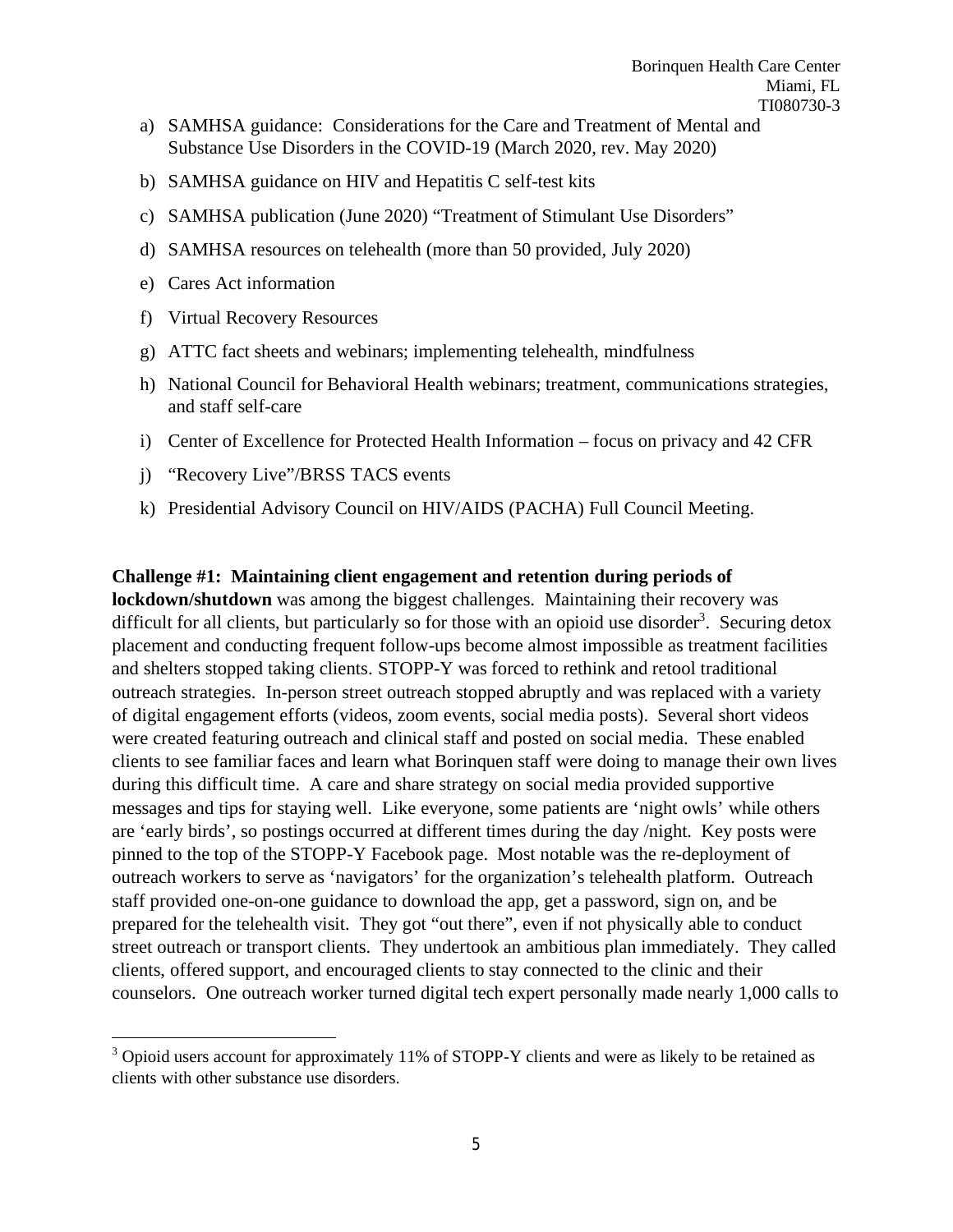clients. Those calls were logged and followed up. Borinquen staff created value in their relationships with clients and community partners…good "social capital" that will serve them well going forward.

**Challenge #2: Managing Telehealth and coping with the digital divide** was an agency-wide challenge. Internally, the plan for telehealth was underway at the start of the pandemic and was accelerated during the pandemic. Implementation of the **Qure4U** platform created unintended consequences and made the existing digital divide more evident. Decisions about who needed to be seen in the clinic vs having a telehealth visit, obtaining signed consents and registering new clients, serving clients without a smartphone or high speed internet access, and developing COVID screening and testing protocols were among the matters addressed and decided upon on a daily basis. The range of clients using telehealth varied from nearly 100% at the start of the pandemic to about 50-60% as of October 2020. All agree however, that "telehealth is here to stay."

Based on observations and interviews with clinical and administrative staff, STOPP-Y accurately followed guidance regarding HIPAA requirements and waivers since the pandemic started, and took all necessary steps to protect patient privacy, including: using password-protected devices, secure internet connections, privacy settings as secure as possible on each device, private physical settings for client sessions, and the use of secure storage for physical documents.

**Challenge #3: Managing staff concerns.** Staff retention has not been a problem for STOPP-Y. Borinquen has a better-than-average retention rate among both clinical and support staff. Nevertheless, everyone has been affected by the demands of the professions during this time. Living and working in a pandemic rendered everyone more vulnerable to feelings of anxiety, depression, self-doubt, frustration, boredom, irritability, confusion, and worry- feelings symptomatic of burnout. Yet, amidst all the uncertainty and concerns about clients, when queried staff repeatedly said they were "managing OK" and made necessary adjustments without complaints or resistance. Most found ways to prioritize self-care and keep a positive attitude. Beyond their own team, STOPP-Y staff provided organization-wide support with offerings such as Facebook Live education sessions and "Mindful Mondays" telephone meditations for Borinquen staff. Counselors were also available to talk with employees about their concerns.

**Challenge #4: New Patient Recruitment via Outreach.** Street outreach has been central to STOPP-Y's success. In the past, recruitment was face-to-face, one-on-one with clients in the community. With COVID, recruitment now includes more referrals from community agencies, digital outreach, and a stronger practice to maximize external referrals as well as referrals from in-house physicians. STOPP-Y has emphasized digital outreach strategies targeting specific subpopulations, including transgender individuals. To the extent possible, STOPP-Y outreach staff continued to drop program literature at key community locations. Despite these efforts, new clients declined by 30% during Q3 of FY2020. However, the program achieved an overall 89% intake rate for FY2020.

**Challenge # 5: HIV Testing.** HIV testing was suspended beginning in April when Miami-Dade County was in a period of lockdown. This further exacerbated gaps in testing among disparately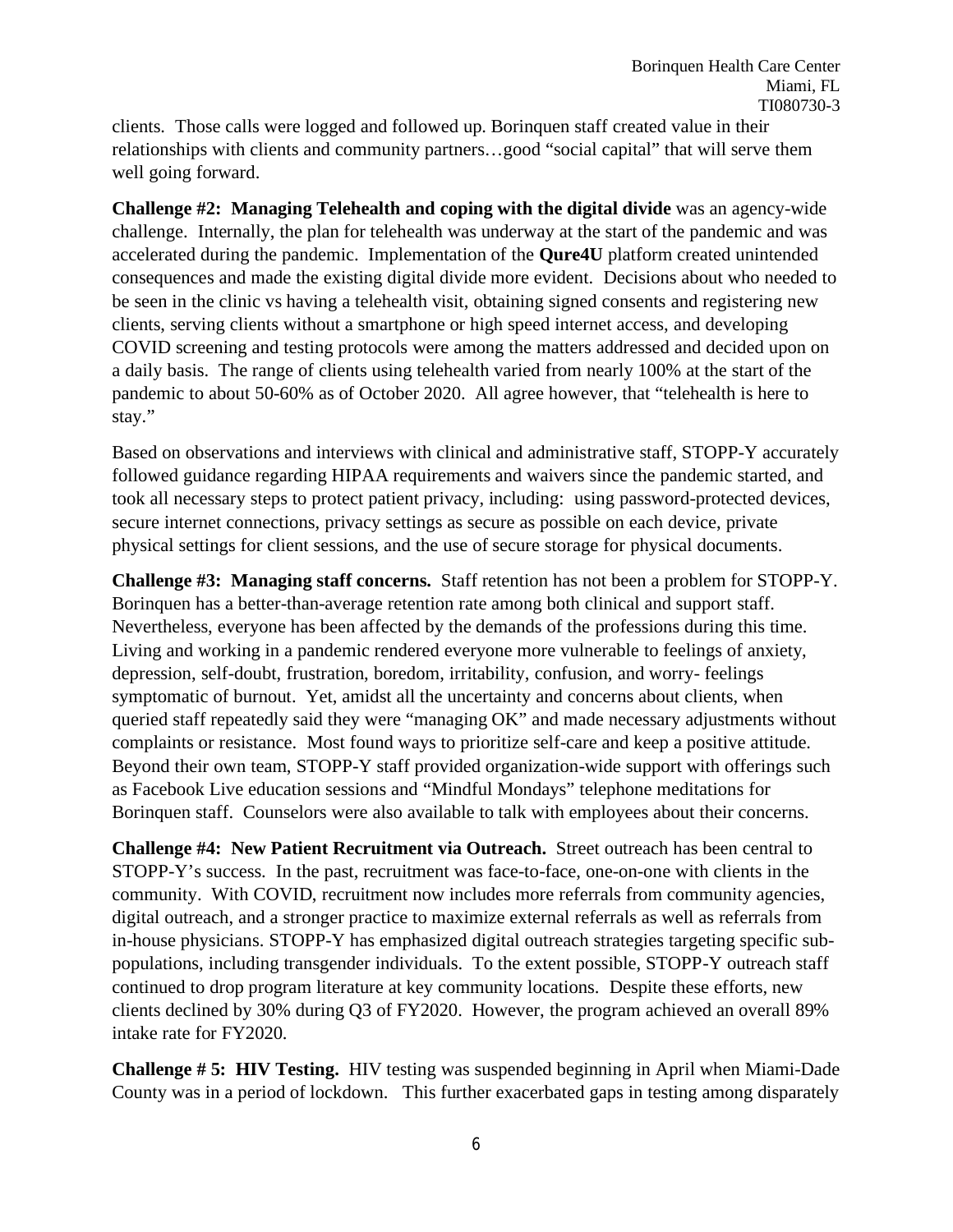affected communities. AmfAR, among other groups, recommended scaling up testing in communities at highest risk by making rapid tests available<sup>4</sup>. In June 2020, SAMHSA authorized grantees to use grant funds on a temporary basis to purchase home test kits. While HIV and Hepatitis testing has not yet returned to previous levels, rapid kits for home HIV testing are available, and a process for coordinating home administration with pre-post test counseling by a STOPP counselor is being developed. As of this date, program staff are focused on intensive follow up with clients not yet tested for HIV, whether by bringing them to the office for testing or coordinating with the client for an at-home test. Borinquen has a Test & Treat strategy for HIV patients which facilitates the rapid achievement of viral suppression as testing resumes more consistent levels. The federal response to testing and tracking six key indicators in the AHEAD database, provides a framework for monitoring local progress toward ending the epidemic. In Miami-Dade County, work remains to be done. Viral suppression is approaching 65% vs the goal of 95%, new diagnoses are slightly reduced from 2017, and approximately 83% have been linked to care within one month of diagnosis. PrEP coverage locally is estimated to be below 20%, less than half of the 50% target by 2025.

### **B. Qualitative Evaluation:**

Pandemic Leadership: Effective leadership is built on a foundation of a clear mission, a vision for the future, specific methods to get there, and an atmosphere that allows everyone to thrive. This is important at any stage in a project's or organization's lifecycle. STOPP-Y program leaders have demonstrated facilitative leadership throughout the implementation process. However, leading during a crisis is something vastly different than planning and visioning during a time when things are running smoothly. When crises occur, everyone looks to the leader. According to David Schwimmer, CEO of the London Stock Exchange Group, "People are looking to me for a different kind of leadership. In a normal environment, it's about business leadership and setting up strategy, as well as culture and people decisions. In this environment, it's about helping people maintain morale. It's about people being prepared for whatever may come in the face of uncertainty."

Being a leader during a pandemic requires an ability to manage the past, present, and future<sup>5</sup>. Doing things "as we've always done them" was no longer an option (street outreach). Navigating a clear path, managing the currents and waves of information and misinformation with deliberate responses kept the program operating without interruption, albeit at a reduced census. Almost immediately, Borinquen Medical Centers took steps to stabilize the organization and make the physical environment as safe as possible for both patients and staff. They invested in PPE, supplies, deep cleaning practices, and enacted policies that allowed maximum flexibility for staff with varying needs. At the same time, crisis leaders also need an ability to see into the future, noticing trends that may become part of future normal operations (telehealth), tuning into

<sup>4</sup> Source: <https://www.liebertpub.com/doi/10.1089/apc.2020.0155>

<sup>&</sup>lt;sup>5</sup> The ability to manage across time has been linked to successful innovation.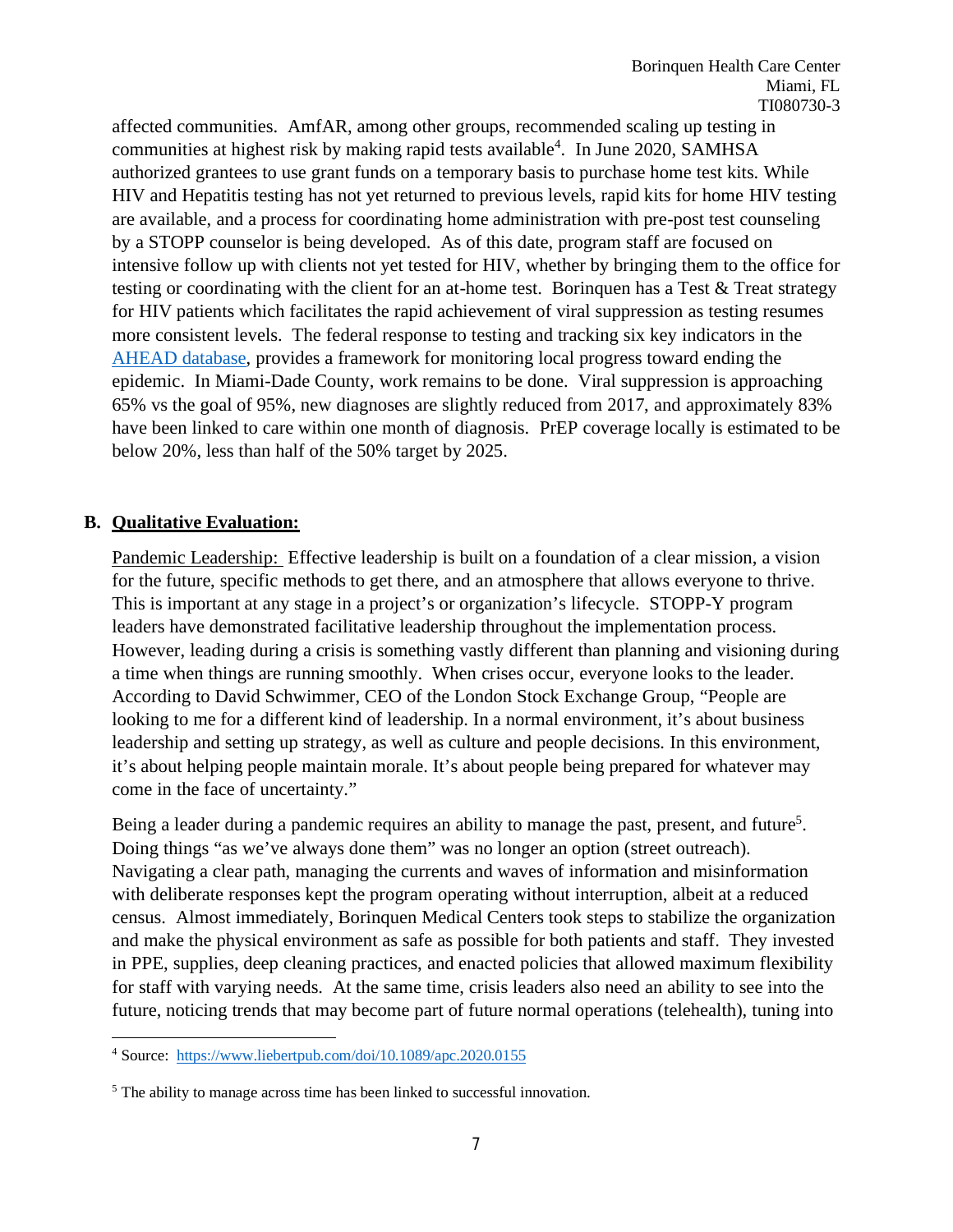potential opportunities (to reduce barriers), and "showing up" (in managing and supervising) with empathy, caring, and vulnerability (with clients and each other). These are hallmarks of crisis leadership without sacrificing program quality. Leadership of this sort will help determine whether the pandemic brings order or disorder to the program. The evaluation team believes STOPP-Y has demonstrated excellent leadership during this time as noted by staff and reflected in their obvious resilience. We believe STOPP-Y is becoming stronger, more responsive, nimble, and more deliberate in its service delivery. With foresight, program leaders are positioning STOPP-Y for potential adjustments to services, target groups, staffing needs, and/or delivery methods. At the same time, the pandemic has made clear current policies or practices, that may need to be tightened.

STOPP-Y Outreach and Testing: STOPP-Y outreach adjusts as client behaviors, targets, situational realities, and public health concerns change. Street outreach, an essential element of the program, abruptly ended in March 2020. As a result, the STOPP-Y immediately changed its strategy. The fundamental outreach approach continues to be making contact and recruiting clients in areas of social gathering, both physical and digital. Over the years, STOPP-Y and its predecessor programs, built an effective outreach team with connections to specific communities as well as credibility and integrity among the targeted groups. To make the pivot to digital outreach, staff were re-deployed to assist clients with limited digital and English language abilities, getting them online and ready for patient appointments, group participation, and personal contact with staff. During these past 6 months, the lack of a smartphone was noted as a significant barrier to client participation in the program. Several ideas are currently being explored to obtain phones and services through the federal LifeLine program to reduce obstacles to full participation.

With a growing transgender population, rising rates of HIV transmission via male-to-male sexual contact, and an active population of LGBTQIA+, it is important that Borinquen achieved national "Safe Zone" designation from the Human Rights Campaign. There also continues to be significant community collaborations with partners, universities, and providers across disciplines, serving on boards, and making investments in important community events like PRIDE. There is evidence of a new focus on the intersectionality of HIV, SUD, Trauma, Race, Ethnicity, Sexual Identity/Sexual Orientation and integrated treatment for STOPP-Y clients. Staff are actively engaged in training and professional development to building both personal and organizational capacity to respond to changing needs.

CLAS standards: STOPP-Y has been particularly successful in implementing CLAS standards for "Communication and Language Assistance". Staff, services, and literacy-level-appropriate materials are available in the three primary languages of Borinquen clients (Spanish, Haitian Creole, and English). With the pandemic, staff also helped clients become more "digitally literate" to facilitate access to services. Culturally competent outreach has been a significant factor contributing to STOPP-Y's success from the inception of the original STOPP program a decade age. Borinquen has longstanding ties with the local communities most affected by high rates of SUD, HIV, homelessness, crime, poverty, and inadequate access to care. HIV testing and community education are offered by Borinquen at a variety of locations throughout Miami-Dade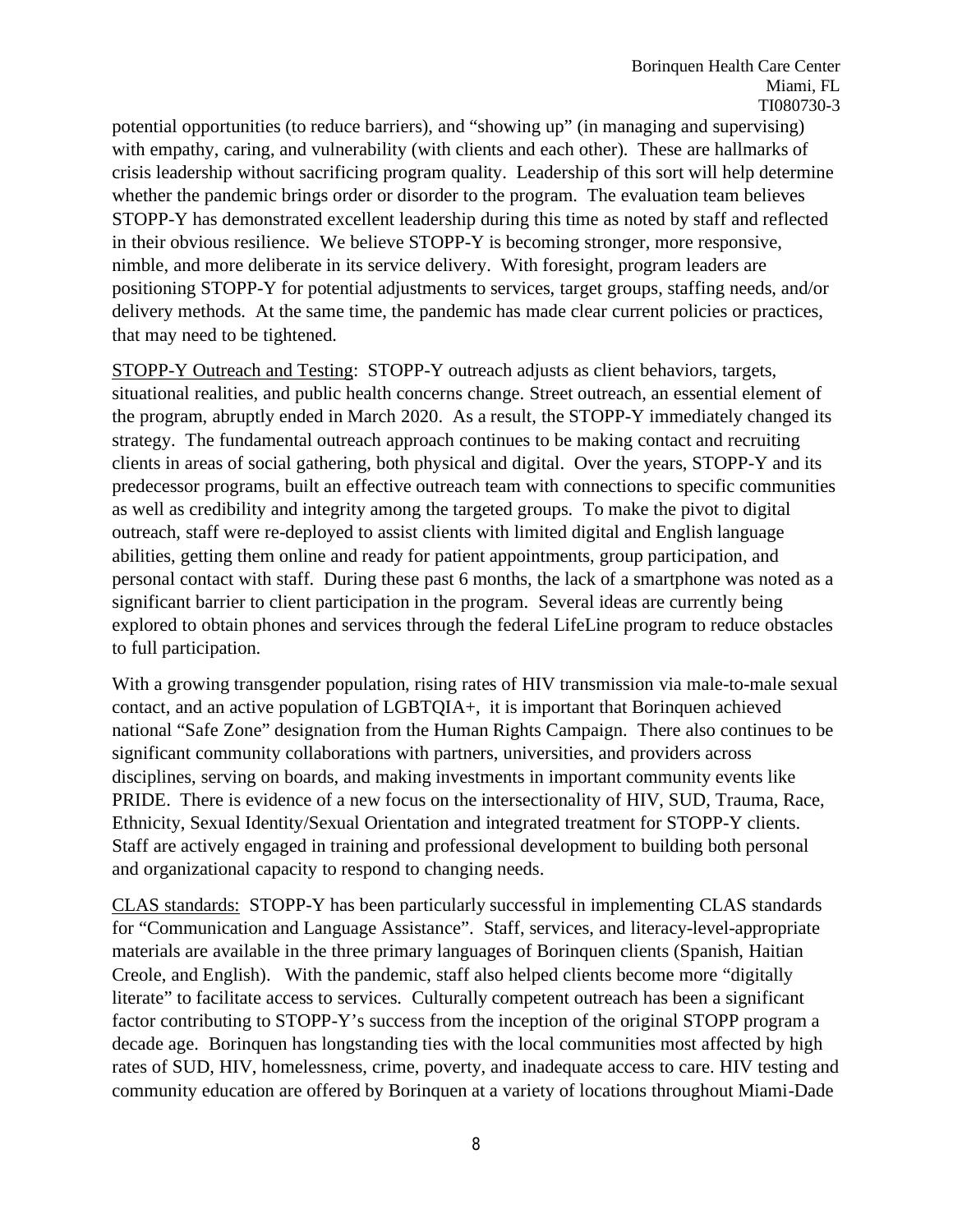County as well as in the office setting, and with the pandemic, online. The organization's governance and leadership structure support adherence to CLAS, and there is an ongoing Quality program that addresses standards for Accountability, Continuous Improvement, and Engagement.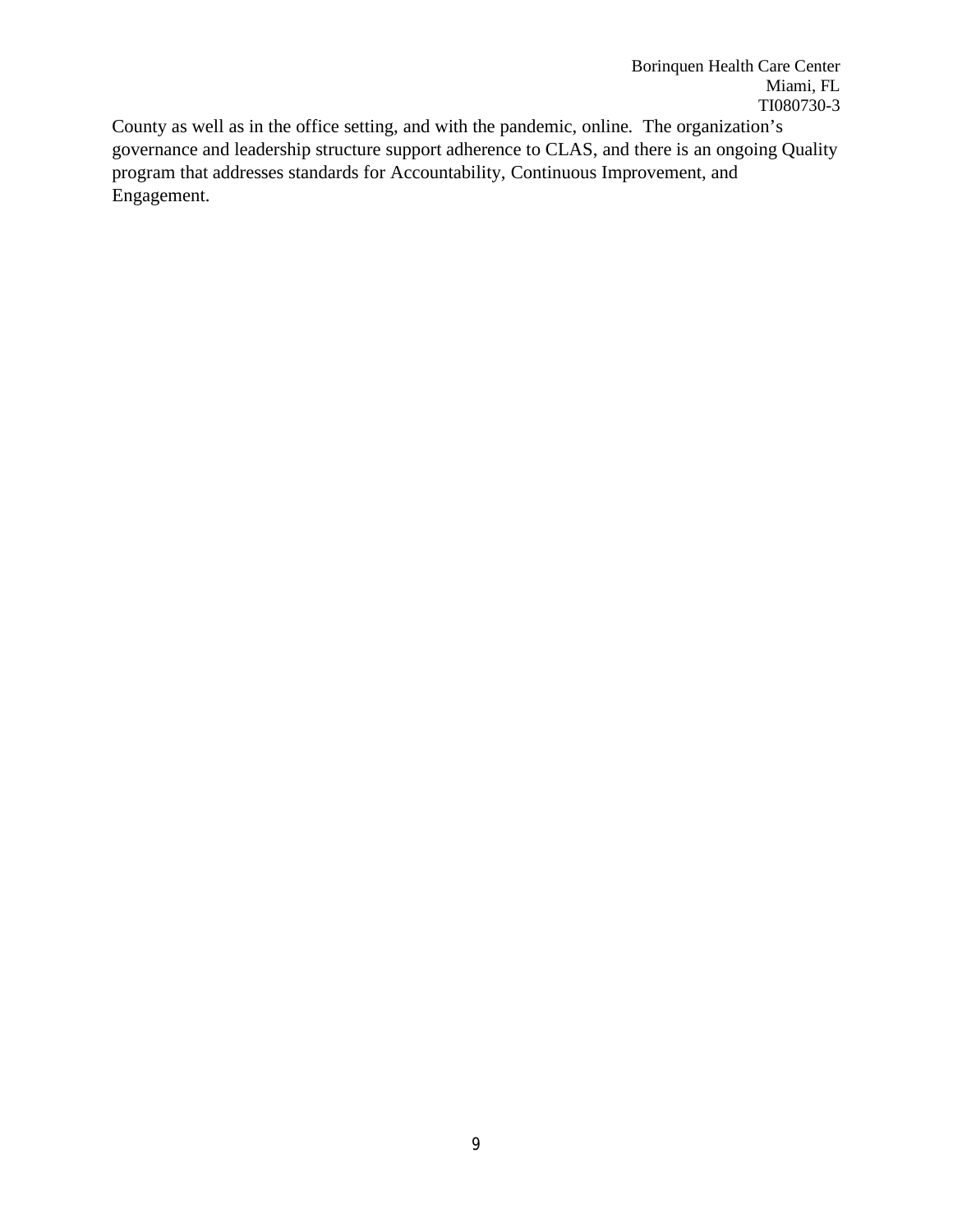## **Division of Grants Management RE: Grant # TI080730-03**

## *Borinquen Medical Centers of Miami-Dade STOPP-Y Disparities Impact Statement (DIS) Disparate Populations Table rev. 09/29/2020*

| <b>STOPP-Y CLIENTS BY</b><br><b>TARGET GROUP</b>                                                                                                |                                |                         |                         |                           |                         |                         |                           |
|-------------------------------------------------------------------------------------------------------------------------------------------------|--------------------------------|-------------------------|-------------------------|---------------------------|-------------------------|-------------------------|---------------------------|
| <b>PROPOSED</b>                                                                                                                                 | Total #<br><b>Unduplicated</b> | Black <sup>1</sup>      | Hispanic <sup>2</sup>   | <b>Male</b>               | Female                  | Transgender             | MSM <sup>3</sup>          |
| <b>GPRA Clients receiving</b><br>evidence-based substance<br>abuse / counseling services;<br>integrated healthcare or<br>other support services | 850                            | 51%<br>$(n=433)$        | 35%<br>$(n=296)$        | 70%<br>$(n=593)$          | 29%<br>$(n=247)$        | 1%<br>$(n=9)$           | 5%<br>$(n=29)$            |
|                                                                                                                                                 | <b>Total x Year</b>            | # clients<br>% of total | # clients<br>% of total | $#$ clients<br>% of total | # clients<br>% of total | # clients<br>% of total | $#$ clients<br>% of total |
| FY2018_YEAR ONE<br><b>ENROLLMENT TARGET</b><br><b>ACTUAL</b>                                                                                    | 150 (100%)<br>152 (101%)       | 77 (51%)<br>71 (47%)    | 52 (35%)<br>60 (40%)    | 105 (70%)<br>115 (76%)    | 43 (29%)<br>36 (24%)    | 1(1%)<br>$1(1\%)$       | 5(5%)<br>38 (33%)         |
| FY2019_YEAR TWO<br><b>ENROLLMENT TARGET</b><br><b>ACTUAL</b>                                                                                    | 175 (100%)<br>148 (85%)        | 89 (51%)<br>61 (41%)    | 61 (35%)<br>60 (41%)    | 122 (70%)<br>109 (74%)    | 51 (29%)<br>39 (26%)    | 2(1%)<br>1(<1%)         | 6(5%)<br>19 (17%)         |
| FY2020_YEAR THREE<br><b>ENROLLMENT TARGET</b><br>ACTUAL <sup>4</sup>                                                                            | 175 (100%)<br>145 (83%)        | 89 (51%)<br>43 (30%)    | 61 (35%)<br>95 (66%)    | 122 (70%)<br>101 (70%)    | 51 (29%)<br>43 (30%)    | 2(1%)<br>$1(1\%)$       | 6(5%)<br>18 (18%)         |
| FY2021_YEAR FOUR<br><b>ENROLLMENT TARGET</b>                                                                                                    | 175                            | 89                      | 61                      | 122                       | 51                      | $\overline{2}$          | 6                         |
| FY2022_YEAR FIVE<br><b>ENROLLMENT TARGET</b>                                                                                                    | 175                            | 89                      | 61                      | 122                       | 51                      | $\overline{2}$          | 6                         |
| <b>TOTAL ENROLLMENT</b><br>$(60$ months)<br>(36 months)                                                                                         | 850 (100%)<br>444 (52%)        | 433 (51%)<br>175 (39%)  | 296 (35%)<br>215 (48%)  | 593 (70%)<br>325 (73%)    | 247(29%)<br>118 (27%)   | 9(1%)<br>$3 (< 1\%)$    | 29 (5%)<br>75 (23%)       |

<sup>1</sup> African American/Multiracial, Haitian, and Puerto Rican, Dominican and Cuban clients who self-identify as Black.

<sup>2</sup> Hispanics of any race.

<sup>3</sup> MSM percentage shown is % of Male clients only.

<sup>4</sup> "Actual" numbers and percentages represent the # and % of clients (total x sub-group x year). This is compared to what was proposed ("Target") in the original grant application. For example, STOPP-Y expected the program to have about 70% males or 122 men in Y3; 101 were actually enrolled, maintaining the expected overall gender balance of 70% in STOPP-Y.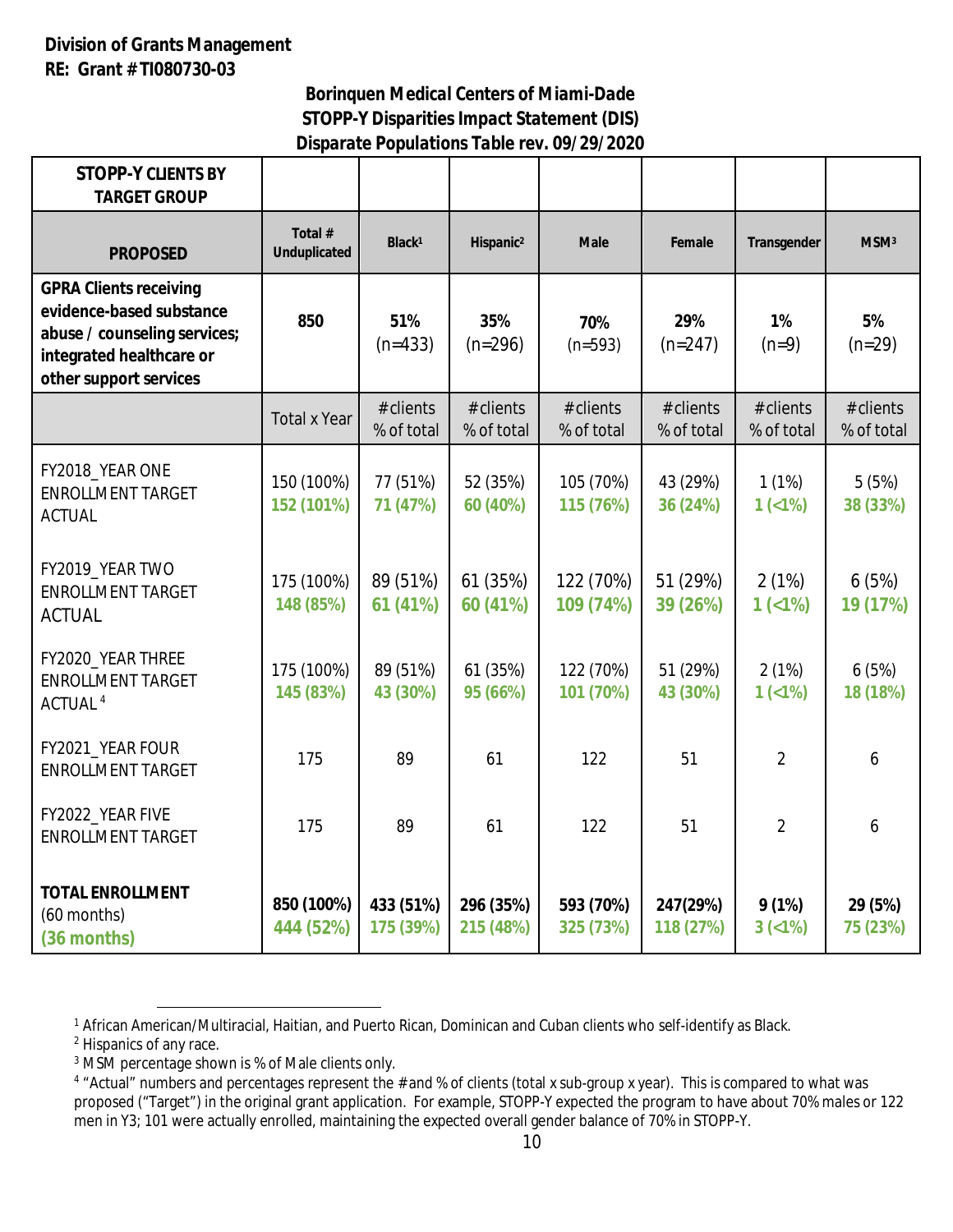# *1. DISPARATE POPULATION DESCRIPTION*

The target population for STOPP-Y includes high-risk adult Hispanic and Black (African American, Multi-racial, and Haitian) men and women, including transgendered individuals. Approximately 90% of all clients are from underrepresented racial and ethnic groups. Black and Hispanic MSM comprise approximately 23% of the population served. We note that during Y1, the program was using the MAI-RHHT tool as part of program assessments. We believe this tool was more revealing as to male-to-male sexual activity and was largely responsible for the ability to better capture these data. The Program Director is considering adding specific questions from the RHHT to their current assessments in order better understand the prevalence of MSM behavior within the STOPP-Y client group.

During Y3, the number of clients who identified themselves as Hispanic increased sharply, while the target number of Black or African American declined by one-third over the previous year. Hispanic clients were anticipated to account for approximately 35% of STOPP-Y clients but accounted for 66% in Y3. Similarly, Black or African American clients were expected to account for 51% of STOPP-Y clients but accounted for only 30% in Y3. The marked increase in Hispanic clients is due to increased collaboration with Borinquen's Ryan White program that enrolls a largely Hispanic Male population. The accompanying decline in Black and African American clients also reflects the changing composition of the outreach team. However, the number of Black or African American STOPP-Y clients nearly doubles their representation in the community.

The service area for this project is Miami-Dade County, Florida, a geographic area of more than 2,000 square miles with 35 municipalities, suburbs, and rural areas. More than 70% of the residents speak a language other than English; about 19% are Black/non-Hispanic (with a large percentage of Haitian or other Caribbean descent). About 40% of Borinquen's general service population is Haitian, and BHCC is the largest provider of medical services to this group. Over 50% of residents in this service area were born outside of the United States and an estimated 200,000 county residents are undocumented, with 55,000+ living in the City of Miami<sup>5</sup>. The undocumented population increases with waves of immigration from Central America and other areas of instability. South Florida is among the top 10 locations in the USA for inbound migration. <sup>6</sup>

The targets/subpopulation estimates for this project generally reflect the local community. Model-based estimates, data on previous service use, and population assessments suggest that about 90% of all STOPP-Y clients would be from disadvantaged language, cultural, racial, and gender identity groups. Clients for whom Spanish is their language of preference comprise a significant segment of the population. The chief countries of origin are Cuba, Puerto Rico, and various Central American and South American countries. White, non-Hispanic clients account for <10% of STOPP-Y clients at month 36 of the project.

Poverty, homelessness, lack of insurance and immigration status are among the chief social determinants of the health and well-being of the target population. Miami is one of the poorest cities in the nation, with approximately 30% of residents living below the poverty line. Median income for Black and Hispanic residents is only two-thirds of the median income for Whites. The City of Miami has the single largest homeless population in the State of Florida. According to the 2019 enumeration of homeless individuals

<sup>5</sup> Pew Research Center (2019) <https://www.pewresearch.org/fact-tank/2019/03/11/us-metro-areas-unauthorized-immigrants/>

<sup>&</sup>lt;sup>6</sup> Source: Migration Policy Institute (2017) [https://www.migrationpolicy.org/programs/data-hub/charts/unauthorized-immigrant](https://www.migrationpolicy.org/programs/data-hub/charts/unauthorized-immigrant-)populations-country-and-region-top-state-and-county